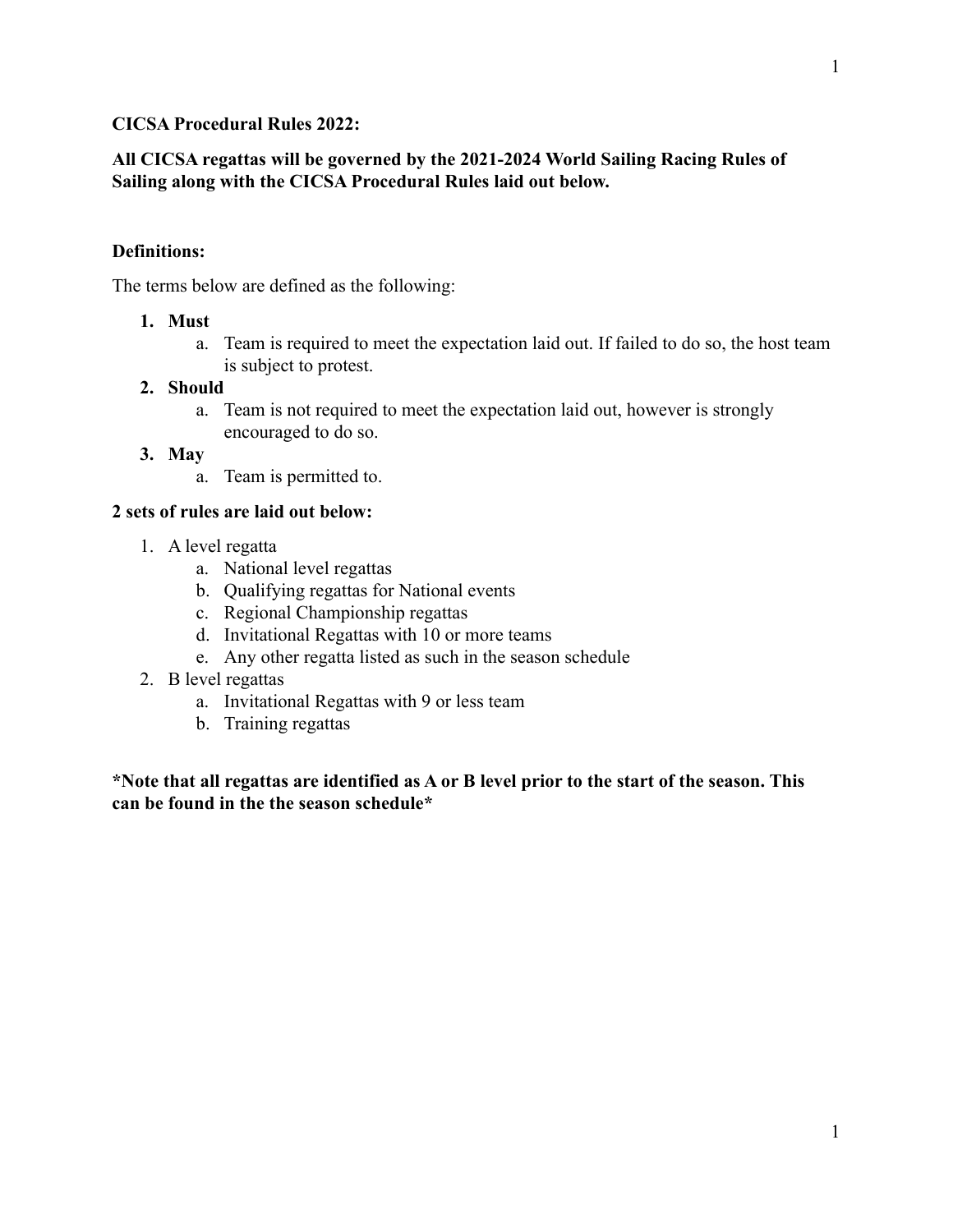### **Section I: Boat and Event Rules**

(Only Applies to Dinghy Events)

# **A. A level regatta rules: these MUST be accompanied with the standard World Sailing Racing Rules:**

- **1.** Boats
	- **a.** A personal flotation device must be worn at all times while on the water, except briefly while changing or adjusting clothing or personal equipment. This amends RRS 40.
	- **b.** All boats **MUST** be drained to the least amount of water in the hulls
		- **i.** This is subject to the individual teams to drain their own boats at the start of the day.
		- **ii.** No team can protest another team for not draining a boat.
		- **iii.** Host school **MUST** be draining the boats at the beginning of every day to ensure all boats are uniform and to the best of their ability.
	- **c.** A team that alters their boat settings prior to a boat rotation in an attempt to hinder the team that gets their boat may be protested under RRS 2 Fair Sailing.
	- **d.** Rule 69 applies at all times both on and off the water throughout the season including but not limited to:
		- **i.** Post event Socials
		- **ii.** Training events or Clinics
		- **iii.** any other such gathering of CICSA Sailors
- **2.** Rigging. This replaces the class rules from the class being used.
	- *a.* All boats **MUST** be set to identical tune and rig settings as best as possible.
		- *i.* This is the responsibility of the organizing authority and should be completed prior to the start of racing.
		- *ii.* These settings **MUST** be independently checked by at least one visiting team to validate boat uniformity prior to the start of racing.
		- *iii.* This **MUST** be discussed at the daily skippers meeting*.*
	- **b.** Bridles **MUST** be removed or rendered unusable. (i.e. shackle down the block)
		- **i.** This is a responsibility of the host school.
		- **ii.** A team **MAY** be protested for sailing with a bridle in use.
			- **1.** If protest is successful, the boat using a bridle **MUST** be scored as DSQ for all races that the bridle was in use.
	- **c.** Trapeze wires, and rigging **MUST** be removed or rendered unusable
		- **i.** I.e. take off the handle/ puck and tie to chainplates or pull ring down to mast cleats and snug up.
	- **d.** Mainsails **MUST** all be rigged loose footed. This means that even if a sail has a bolt rope in the foot it cannot be fed through the boom track.
- **3.** Sails
	- **a.** All sails **MUST** be in good condition. Any rips, tears, or any performance hindering issues **MUST** be repaired prior to the event.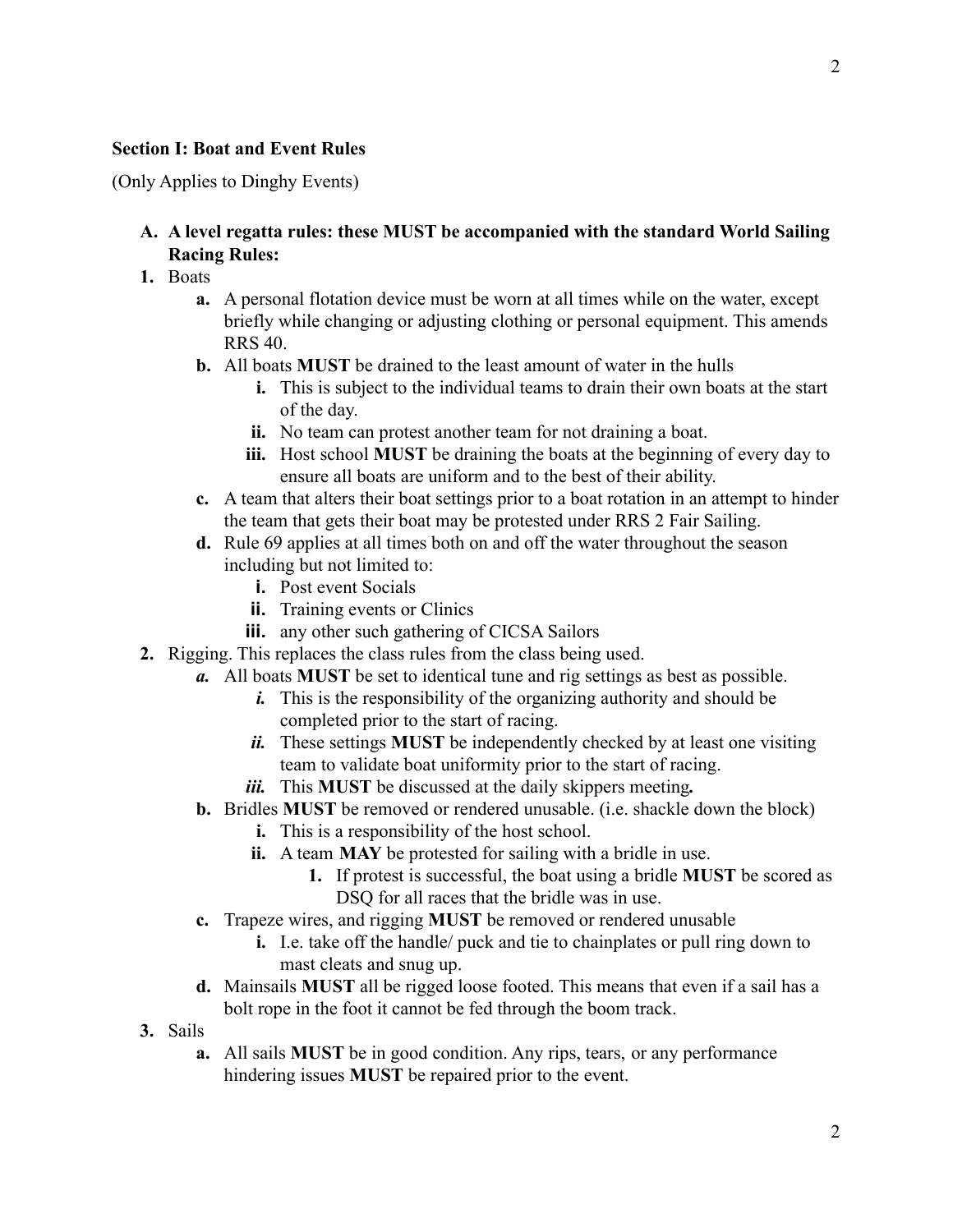- **i.** If any sails are not repaired or need to be repaired, the host **MUST** either do so, or provide the team with another sail. Alternatively, the host can supply the necessary tools and provide adequate time for the team to make repairs themselves.
	- **1.** Adequate time **MUST** be agreed on with the host and the team repairing
		- **a.** If the full time is not given, the team repairing the sail **MAY** protest the host team
			- **i.** If protest is successful the host team **MUST** be scored as DSQ for the day
	- **2.** The adequate time **SHOULD** be made aware to the other teams. If the repair is not met within the adequate time the host **MAY** proceed with the event regardless of the repair, and the team repairing **MUST** be scored as DNS for every race

## **4.** Courses

- **a.** Every race **MUST** be a Windward Leeward course.
	- **i.** Races **SHOULD** be between minimum 12 minutes and maximum of 20 minutes per race.
	- **ii.** If a race is longer than an allotted time of 40 minutes it **MUST** be abandoned, and the course must be reset to fit the time limit.
	- **iii.** Wind conditions must be a minimum of a consistent 3 knots in order for races to run.
	- iv. The starting sequence **MUST** be 3 minutes. The starting sequence **MUST** use the following sound signals:
		- -3:00 3 long
		- $-2:00 2$  long
		- -1:30 1 long 3 short (optional)
		- -1:00 1 long
		- -0:30 3 short
		- $-0:20 2$  short
		- -0:10 1 short
		- -0:05 1 short
		- $-0:04 1$  short
		- -0:03 1 short
		- -0:02 1 short
		- -0:01 1 short
		- -0:00 1 long
	- v. Flags **SHOULD** be used as well. In the event of a discrepancy between the flags and the sound signal, or a lack of flag, the sound signal shall be used. This amends RRS 26.
- **5.** Coaches are permitted on the perimeter and outside the starting box of the race course but must not interfere with any other competitors nor put additional wake on the course
	- **a.** Coach boats **MUST** act as safety boats if any team is having a safety issue
		- **i.** If failed to do so the team who employs the coach **MAY** be protested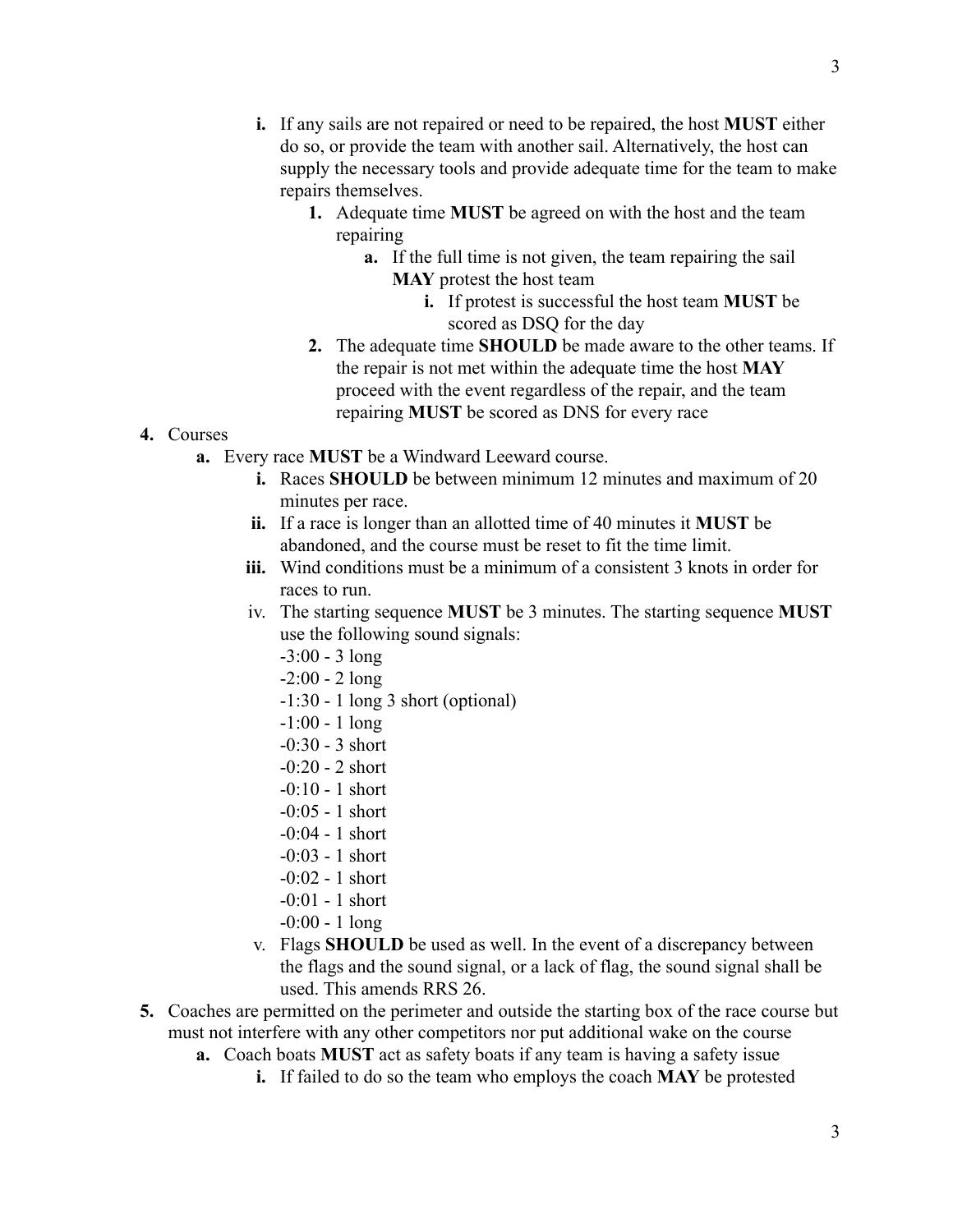- **1.** If protest is successful the team who employees the coach is subject to a DSQ for the whole regatta
- **6.** Garbage
	- **a.** If competitors have garbage and do not have a coach on the water, the committee boat **MUST** allow teams to give them their garbage to ensure no littering or pollution takes place
- **7.** Protest and Penalties
	- **a.** All penalties shall be a one turn penalty except:
		- i. when issued a penalty by an umpire, in which case it will be a two turns penalty
	- **b.** All protests **SHOULD** be heard under a recognized judge
		- **i.** If no recognized judge is present, the protest **MAY** go to a non-partial hearing. In cases where no judge will be present at an event, this procedure must be established prior to the event.
			- **1.** However, teams hold the right to file an appeal to CICSA. After doing so, if they are still unhappy they may appeal to Sail Canada. (note: it's unlikely Sail Canada will hear a case centered on the CICSA Constitution or Procedural Rules)

# **B. B level regatta rules these MUST be accompanied with the standard World Sailing Racing Rules:**

- **1**. Boats
	- **a.** A personal flotation device must be worn at all times while on the water, except briefly while changing or adjusting clothing or personal equipment. This amends RRS 40.
	- **b.** All boats **MUST** be drained to the least amount of water in the halls
		- **i.** This is subject to the individual teams to drain their own boats at the start of the day.
		- **ii.** No team can protest another team for not draining a boat.
		- **iii.** Host school **MUST** be draining the boats at the beginning of every day to ensure all boats are uniform and to the best of their ability.
	- **c.** A team that alters their boat settings prior to a boat rotation in an attempt to hinder the team that gets their boat may be protested under RRS 2 Fair Sailing.
	- **d.** Rule 69 applies at all times both on and off the water throughout the season including but not limited to:
		- **i.** Post event Socials
		- **ii.** Training events or Clinics
		- **iii.** any other such gathering of CICSA Sailors
- **2.** Rigging. This replaces the class rules from the class being used.
	- *a.* All boats **MUST** be set to identical tune and rig settings as best as possible.
		- *i.* This is the responsibility of the organizing authority and should be completed prior to the start of racing.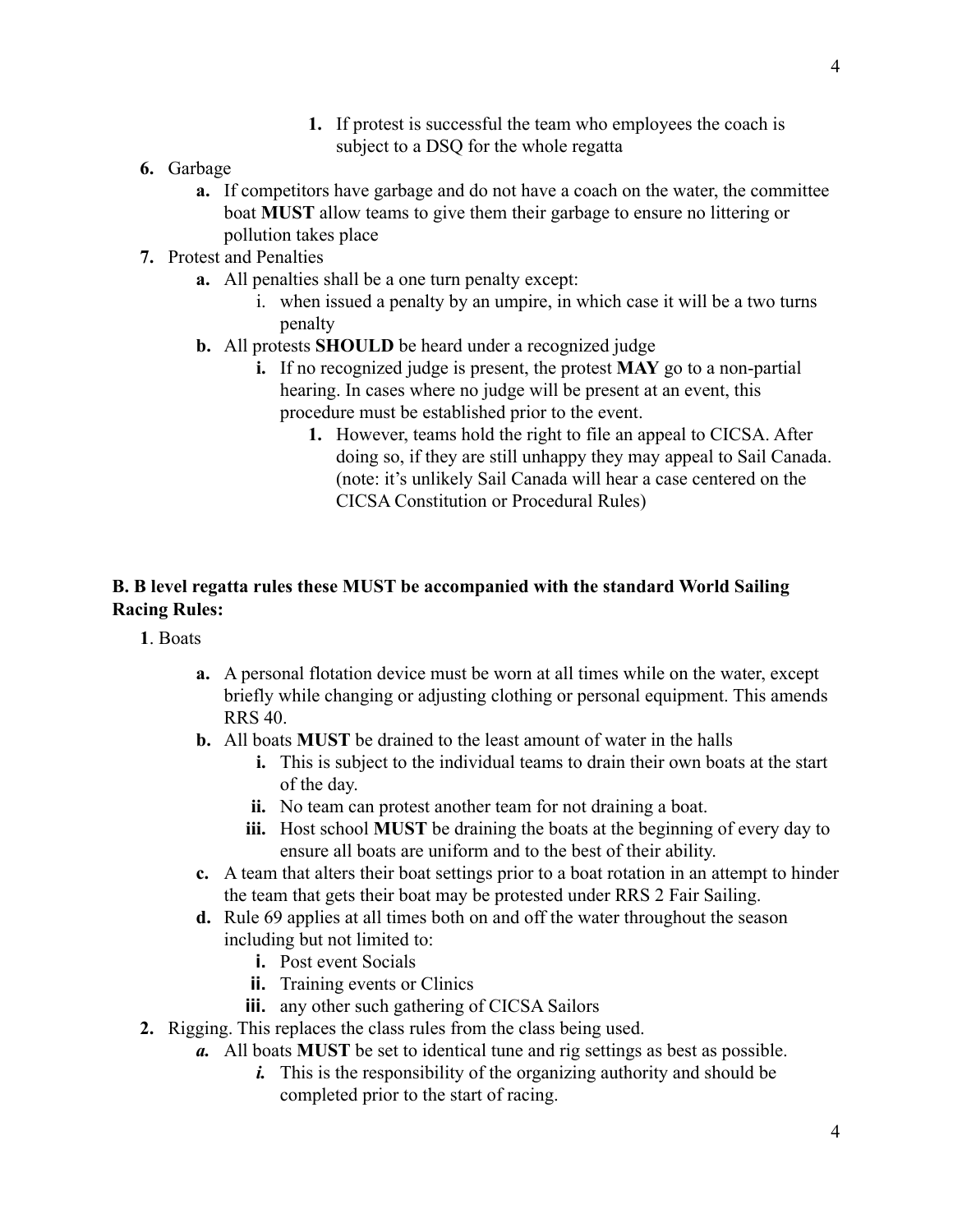- *ii.* These settings **MUST** be independently checked by at least one visiting team to validate boat uniformity prior to the start of racing.
- *iii.* This **MUST** be discussed at the daily skippers meeting*.*
- **b.** Bridles **MUST** be removed or rendered unusable. (i.e. shackle down the block)
	- **i.** This is a responsibility of the host school.
	- **ii.** A team **MAY** be protested for sailing with a bridle in use.
		- **1.** If protest is successful, the boat using a bridle **MUST** be scored as DSQ for all races that the bridle was in use.
- **c.** Trapeze wires, and rigging **SHOULD** be removed or rendered unusable
	- **i.** I.e. take off the handle/ puck and tie to chainplates or pull ring down to mast cleats and snug up.
	- **ii.** A team may be protested for using, grabbing, or pulling the trapeze wires.
- **d.** Mainsails **SHOULD** all be rigged loose footed. This means that even if a sail has a bolt rope in the foot it **SHOULD** not be fed through the boom track.
- **3.** Sails
	- **a.** All sails **SHOULD** be in good condition and any rips, tears, or any performance hindering issues **SHOULD** be repaired prior to the event
		- **i.** If any sails are not repaired or need to be repaired, the host **MUST** either do so, or provide the team with another sail. Alternatively, the host can supply the necessary tools and provide adequate time for the team to make repairs themselves.
			- **1.** Adequate time **MUST** be agreed on with the host and the team repairing
				- **a.** If the full time is not given, the team repairing the sail **MAY** protest the host team
					- **i.** If protest is successful the host team **MUST** be scored as DSQ for the day
			- **2.** The adequate time **SHOULD** be made aware to the other teams. If the repair is not met within the adequate time the host **MAY** proceed with the event regardless of the repair, and the team repairing **MUST** be scored as DNC for every race
- **4.** Courses
	- **a.** Every race **MUST** be a Windward Leeward course that is no longer than 40 minutes per race
		- **i.** If race is longer than allotted time it **MUST** be abandoned, and the course must be reset to fit the time limit
		- ii. The starting sequence **SHOULD** be 3 minutes. The starting sequence **SHOULD** use the following sound signals (whistle recommended):
			- -3:00 3 long
			- $-2:00 2$  long
			- -1:30 1 long 3 short (optional)
			- -1:00 1 long
			- -0:30 3 short
			- -0:20 2 short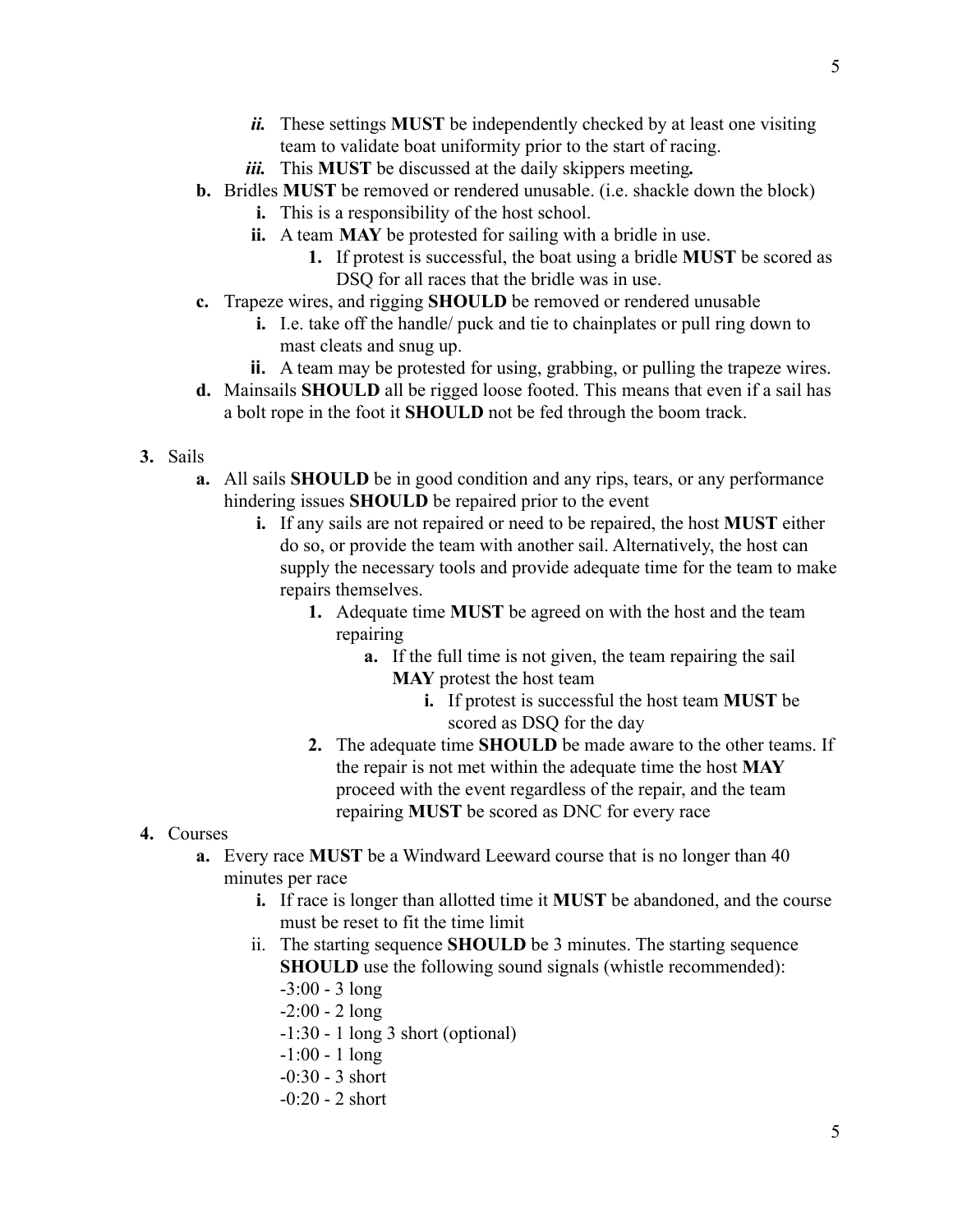- -0:10 1 short
- -0:05 1 short
- -0:04 1 short
- -0:03 1 short
- -0:02 1 short
- -0:01 1 short
- -0:00 1 long
- iii. Flags **MAY** be used as well. In the event of a discrepancy between the flags and the sound signal, or a lack of flag, the sound signal shall be used. This amends RRS 26.
- **5.** Coaches are permitted on the perimeter and outside the starting box of the race course but must not interfere with any other competitors nor put additional wake on the course
	- **a.** Coach boats **MUST** act as safety boats if any team is having a safety issue
		- **i.** If failed to do so the team who employs the coach **MAY** be protested
			- **1.** If protest is successful the team who employees the coach is subject to a DSQ for the whole regatta
- **6.** Garbage
	- **a.** If competitors have garbage and do not have a coach on the water, the committee boat **MUST** allow teams to give them their garbage to ensure no littering or pollution takes place
- **7.** Protest and penalties
	- **a.** All penalties shall be a one turn penalty
	- **b.** All protests **SHOULD** be heard under a recognized judge
		- **i.** If no recognized judge is present, the protest **MAY** go to a non-partial hearing. In cases where no judge will be present at an event, this procedure must be established prior to the event.
			- **1.** However, teams hold the right to file an appeal to CICSA. After doing so, if they are still unhappy they may appeal to Sail Canada. (note: it's unlikely Sail Canada will hear a case centered on the CICSA Constitution or Procedural Rules)

## **Section II: Regatta Management**

These are our recommendations based on years of experience hosting university events, feedback from sailors, and our strategic priorities.

## **A. Event Considerations**

- **1.** The courses **SHOULD** be set up to both minimize the amount of time taken to swap between fleets and maximize the spectator experience from ashore. This serves to:
	- a. reduce the amount of time spent rotating allowing for more races or a faster event,
	- b. increase the spectator experience, teams ashore enjoy watching their teams on the water race, the closer to shore it is the better the viewing experience (some races have even had a dock serve as one end of the line)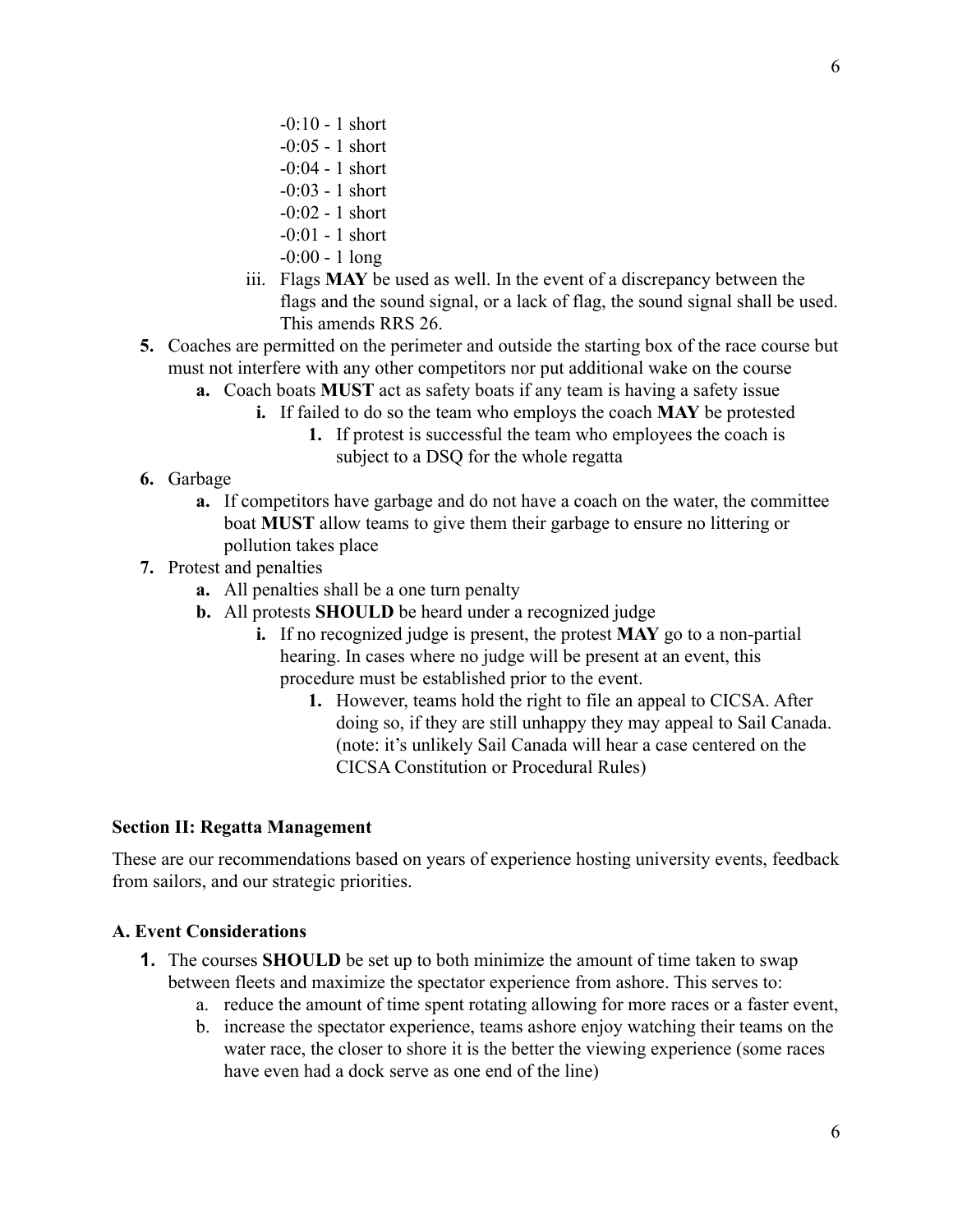- c. bringing the course near shore also often provides more obstruction and narrower courses. Although frowned upon in most classes and youth events, in our experience the extra limitations are enjoyed by our sailors as it keeps the fleet even tighter and adds another layer of tactical and strategic considerations which helps compensate for the lack of spin and trap.
	- i. This recommendation only applies to dinghy events as boats are easily handled by the sailors, especially without spin and trap.
- **2.** Course Layout
	- a. Races **MUST** start upwind.
	- b. The leeward mark or leeward gate **MAY** be leeward of the start/finish line.
	- c. Courses **MAY** have an upwind finish to compensate for geographical constraints or to shorten the distance from the start/finish to the swap point ashore.
	- d. Although a L2 (Windward Leeward 2 laps) course **SHOULD** be used, L3 (3 laps) or L4 (4 laps) **MAY** also be used to compensate for geographical constraints.
	- e. Courses **SHOULD** have a leeward gate where possible, especially for larger fleets.
- **3.** Events
	- a. Fleet racing
		- i. Events **MUST** have both an A fleet and a B fleet.
		- ii. Regattas **MUST** use the low points system
		- iii. Competing teams will field a crew in each fleet otherwise they will receive a DNC in the fleet they are missing
			- 1. as per CICSA Constitution and By-Laws Unit II 1.c.2.d, borrowing sailors from another school is allowed to enable teams to compete
		- iv. The scores of the teams A fleet and B fleet boats will be summed together for their overall team points at that event
		- v. Teams are not permitted any drops
		- vi. The number of races sailed in a 2 day event **MUST** not exceed 24 (12 for A fleet  $+ 12$  for B fleet)
			- 1. Any races sailed more than this will not count towards the regatta
		- vii. Fleets **SHOULD** swap boats every 2 races
		- viii. The number of races sailed by A and B fleets are not required to be the same
		- ix. Having more berths than boats **MAY** be allowed under some circumstances at the discretion of CICSA
			- 1. if so an equitable rotation system **MUST** be in place
			- 2. teams **MUST** all sail the same amount of races in the round robin
				- a. if this does not happen, all teams with more races than needed will drop their most recent race regardless of results
				- b. step a is repeated until every team has the same amount of scores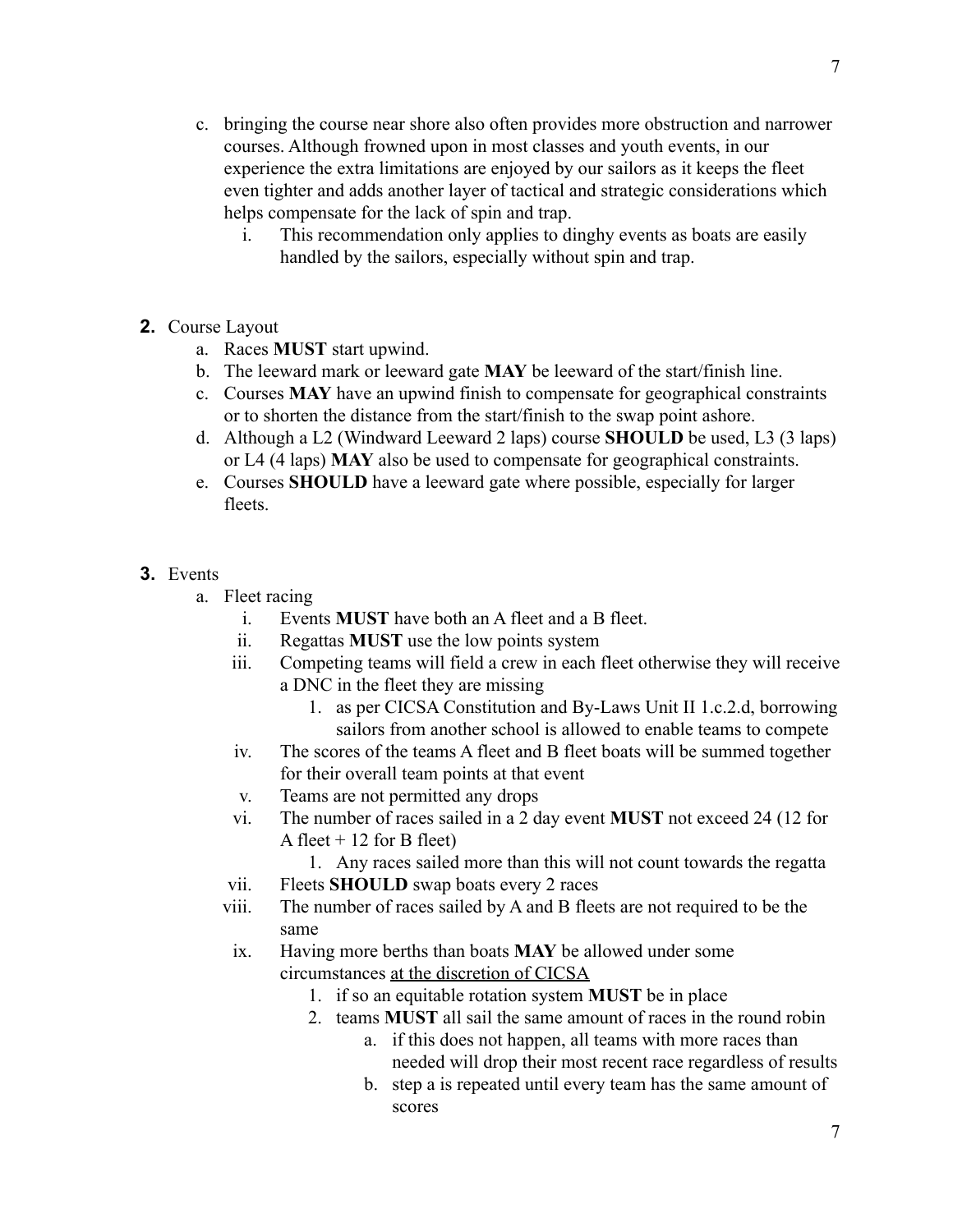- 3. the OA **MAY** decide to have a medal race. If so, it **SHOULD** be limited to only a half day
	- a. the qualifying benchmark for the medal race shall be made known to the competitors at the skippers meeting
- b. Team Racing
	- i. Team racing events **SHOULD** use a 5-10 min long digital N course. A box course **MAY** be used instead if geographic constraints or equipment availability does not allow.
	- ii. The OA may use whichever bracket strategy they wish as long as it is communicated to the teams at the skippers meeting
- c. Match Racing
	- i. Races **SHOULD** include spinnakers (if possible)
	- ii. Permitted crew size is 3-4 unless otherwise specified in the NOR/SI's
	- iii. target race length is 10-20 minutes
	- iv. coursed **SHOULD** have a leeward gate
	- v. The OA may use whichever bracket strategy they wish as long as it is communicated to the teams at the skippers meeting.
- d. Keelboat Racing
	- i. Races **SHOULD** include Spinnakers
	- ii. Permitted crew size is 3-4 unless otherwise specified in the NOR/SI's
	- iii. target race length from 20-40 minutes
	- iv. Having more berths than boats **MAY** be allowed
		- 1. if so an equitable rotation system **MUST** be in place
		- 2. teams **MUST** all sail the same amount of races in the round robin
			- a. if this does not happen, all teams with more races than needed will drop their most recent race regardless of results
			- b. step a is repeated until every team has the same amount of scores
		- 3. the OA **MAY** decide to have a medal race. If so, it **SHOULD** be limited to only a half day
			- a. the qualifying benchmark for the medal race shall be made known to the competitors at the skippers meeting

### **B. Organizing Authority Considerations**

- **4.** The host school/organizing authority is strongly encouraged to plan a post racing social event for the competitors. Potential options may include:
	- a. Restaurant booking
	- b. Post Race BBQ
	- c. Social hosted by the home team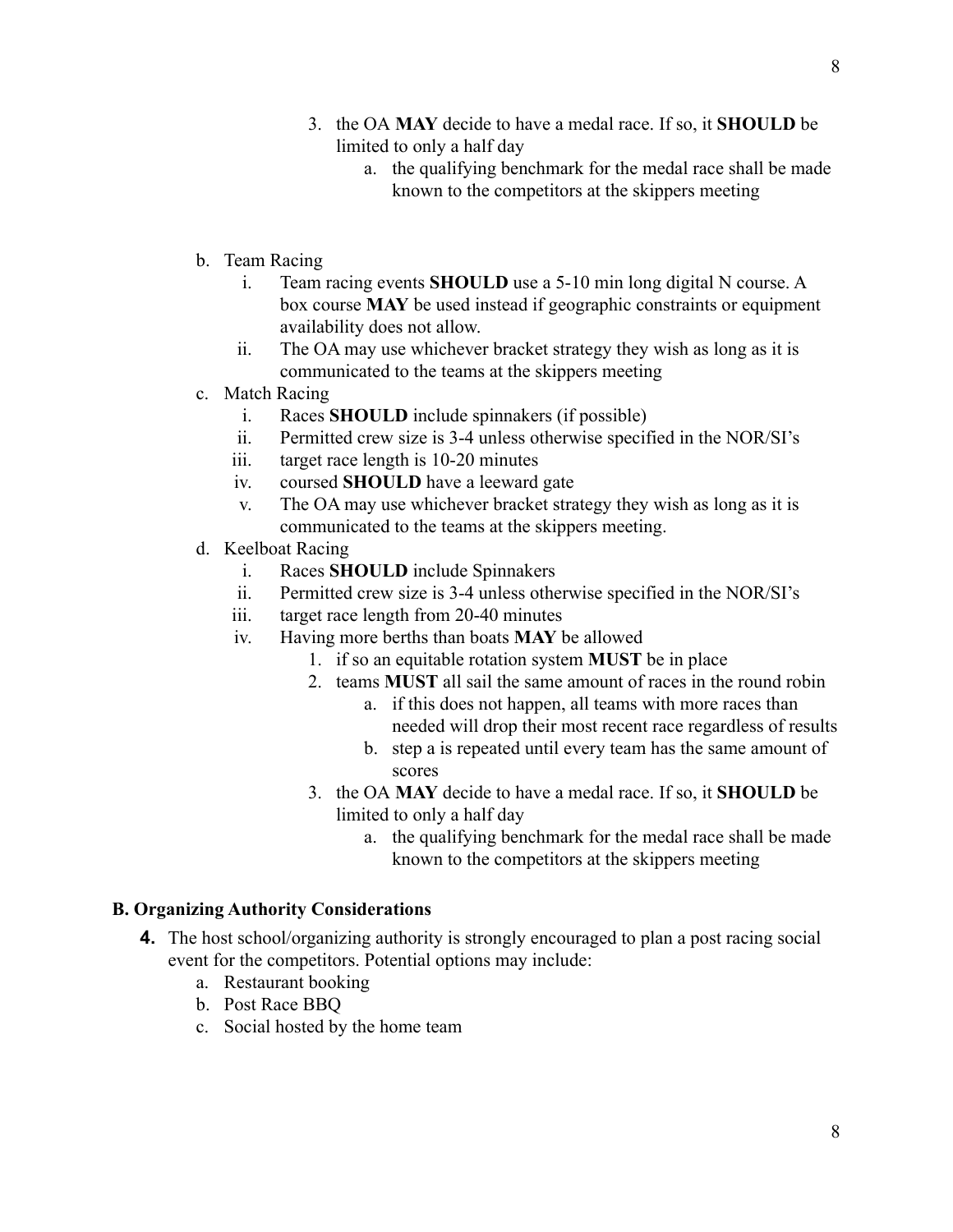- **5.** The organizing authority **SHOULD** consider having the following positions at events where possible:
	- a. Shore Capitan
	- b. Principal Race Officer (and RC boat hands as needed)
	- c. Mark Boat
	- d. Safety/Media Boat
	- e. Umpire
- **6.** Responsibilities
	- a. Shore Capitan: The most forgotten role at University events, they play a key part in the rotation system and ashore experience of the competitors. Based on the size of the event, this may be multiple people
		- i. responsible for boat swaps and rotation system
		- ii. communicates PRO intentions to sailors ashore
		- iii. able to direct/assist competitors in finding boat parts
		- iv. encouraged to post live results for competitors to see ashore after each race
		- v. ensure adequate facilities available for competitors ashore
			- 1. washroom
			- 2. changing area
			- 3. water fill up
			- 4. shelter/warmth, especially during cold times of year
	- b. Principal Race Officer: The only **MUST** have on this list. They are essential for every regatta. Usually has extra people on boat with them (recommended 2 others) to assist in their functions.
		- i. leads skippers meeting
		- ii. writes NOR and SI's
		- iii. decides course layout and placement (within confines of Procedural Rules and SI's)
		- iv. runs start sequence
		- v. records finish order and protest intentions
		- vi. relays race results and intentions to Shore Capitan
		- vii. Where possible, this **SHOULD** be an individual who is not a member of a team within CICSA represented at that event. Alumni, Coaches, or other 3rd party individuals are preferred.
	- c. Mark Boat: Boat driver + extra person to pull marks
		- i. sets marks as directed by Principal Race officer
		- ii. also serves as safety boat as required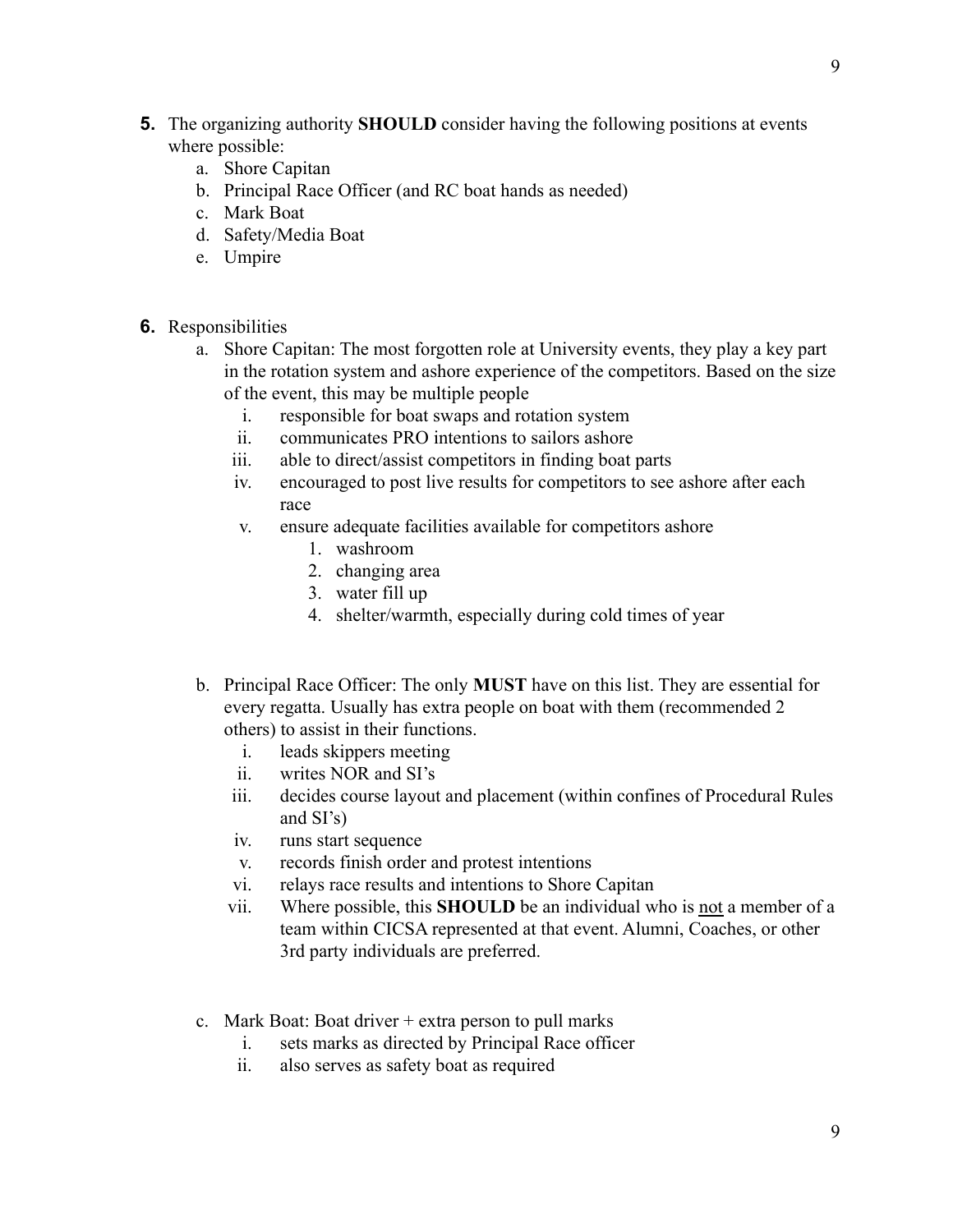- iii. **MAY** take onboard coaches to spectate from water if there is no Safety/Media boat available or no space on said boat. If a coach is onboard this boat, they cannot tell their team about any course information. This will be considered illegal Outside Help under RRS 41.
- d. Safety/Media Boat: recommended for larger events
	- i. Primary function of safety
	- ii. Secondary Function of photography and media
	- iii. Tertiary function of adjusting marks (if required)
	- iv. **MAY** take onboard coaches or other VIPs to spectate from water.
	- v. If this boat adjusts one or more marks, a coach onboard cannot tell their team about any course information. This will be considered illegal Outside Help under RRS 41.
- e. Umpire: recommended where possible, especially for match racing and team racing
	- i. makes rulings on the water
	- ii. experienced with the rules
	- iii. not required to be officially certified or trained as umpire, although preferred where possible
	- iv. **SHOULD** be a 3rd party individual with no ties to any teams competing 1. Alumni or Coaches **MAY** be permitted to fill this role
	- v. Visiting Coaches or VIP's should not be on this boat unless they are fulfilling the umpire role.

## **\*\*\*SI & NOR templates added here\*\***

## **Section III: Season and Region Scoring**

- 1. A Teams **Region Score** is: the sum of their event points from their events, not including drops allotted, and not including any National Championships. This is used to rank teams within their region. *For weighting purposes, an average of 3 events is assumed and if more or less events are included in their score it's weighted accordingly to an average of 3.*
	- a. Teams are to attend the same number of events as there are events in their region, not including national championships, up to a maximum of 3 events. *(if there are 2* events in your region, you need 2 events, if there are 3 events in your region you need 3 events, if *there are 4 events in your region, you only need 3 events)* This is the minimum events they require for their region score. If they are missing an event they will receive a 0 in the scoring system for the event they are missing.
	- b. Teams **MAY** use regional events outside their region in their Region Score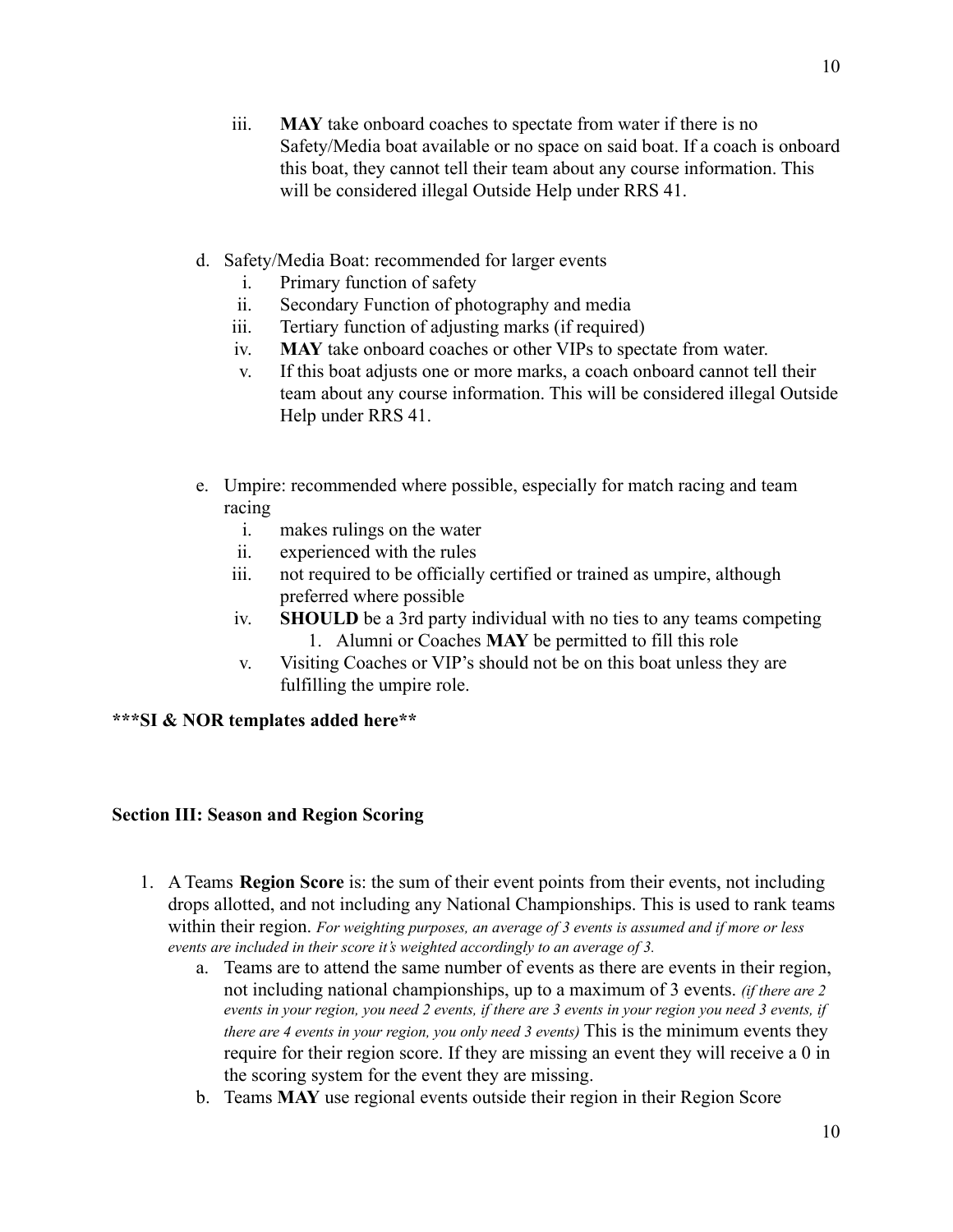- c. If a team competes in more events than are required for their Region Score, they are entitled to drops. A team's score will be the sum of: their best half of events rounded up, not including national championships. (i.e. a team that competes in 7 events will hold 4 and drop 3 even if there are only 2 events in their region)
- d. Whichever number of held events is higher between a. and c. **MUST** be the number of events used in their region score.
- e. To balance sums, a weighting multiple of 3 / #of events held is used. (see 6. for example)
- 2. A Team's **Season Score** is: their Region Score, plus their best score from a National Championship. This is used to rank teams nationally, and dictates the draft order in the following year.
	- a. The season aligns with the school year. It starts no sooner than September 1st, and ends no later than April 30st. For ease of reference, the season may be referred to in the year it starts.
	- b. There are 4 different national championships that may be on the season schedule.
		- i. Fleet Racing Nationals
		- ii. Team Racing Nationals
		- iii. Keelboat Nationals
		- iv. Match Racing Nationals
	- c. Where possible, each region (West, Ontario, Quebec, and Atlantic) will be allotted a national championship to host each season. The championship each region hosts will rotate each year. Teams within that region then bid on hosting that event. Exceptions may be made for regions that do not have sufficient resources to host that specific event or do not wish to do so.
	- d. Target National championship division and rotation is as follows:

# i. 2023

- 1. West: Match Racing Nationals
- 2. Ontario: Team Racing Nationals
- 3. Quebec: Keelboat Nationals
- 4. Atlantic: Fleet Racing Nationals

# ii. 2024

- 1. West: Team Racing Nationals
- 2. Ontario: Keelboat Nationals
- 3. Quebec: Fleet Racing Nationals
- 4. Atlantic: Match Racing Nationals

# iii. 2025

- 1. West: Keelboat Nationals
- 2. Ontario: Fleet Racing Nationals
- 3. Quebec: Match Racing Nationals
- 4. Atlantic Team Racing Nationals

# <u>iv.  $2026$ </u>

- 1. West: Fleet Racing Nationals
- 2. Ontario: Match Racing Nationals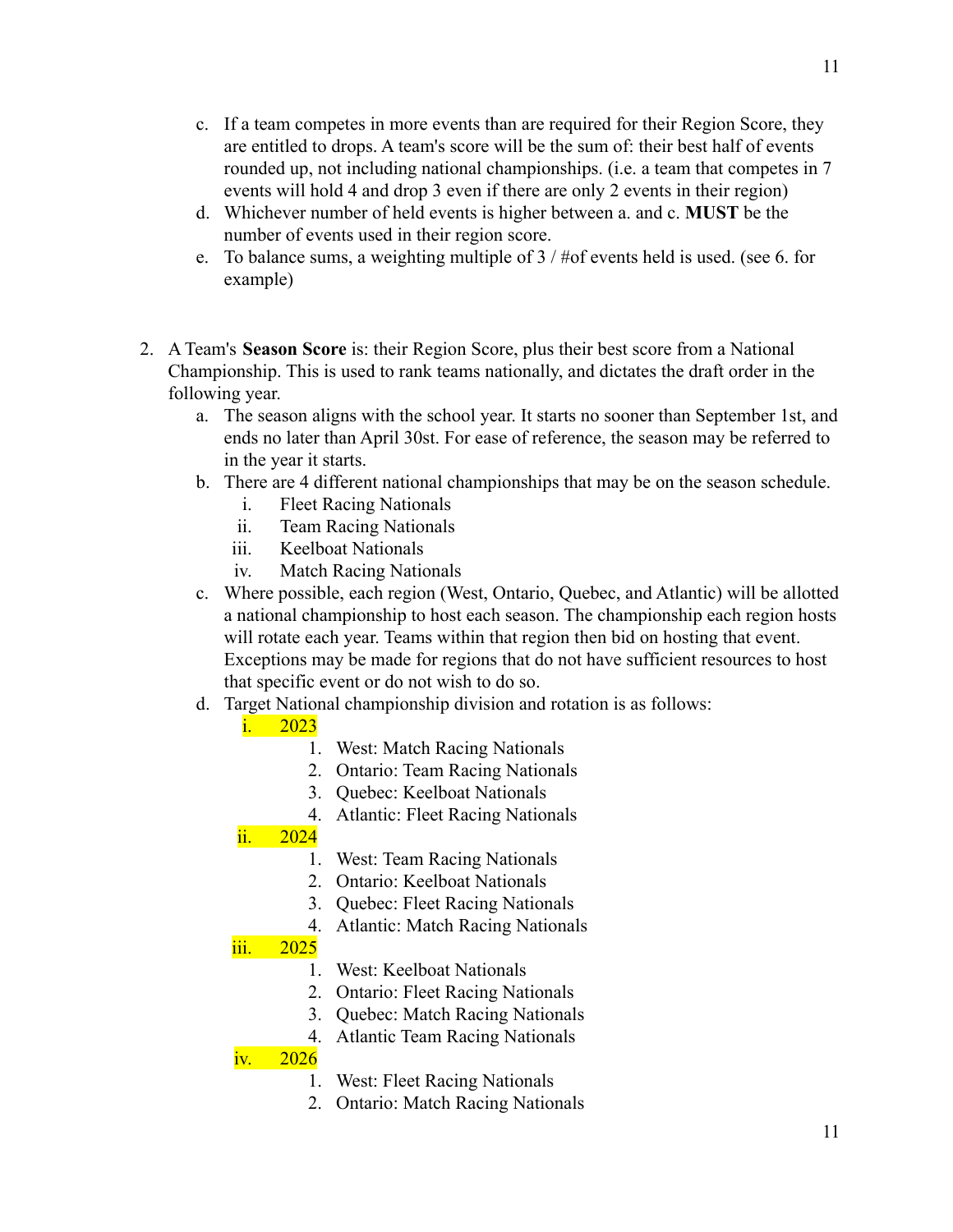- 3. Quebec: Team Racing Nationals
- 4. Atlantic: Keelboat Nationals
- v. events continue to shift east to west
- 3. Teams are required to notify CICSA (and the host team) if they are unable to attend an event. They can drop an event up to 72 hours prior without a penalty. If a team does not show up to an event without giving any notice to CICSA, or drops the event unexcused by CICSA within 72 hours of the event report time, the following penalties will be issued:
	- a. The team will lose a spot in the draft order for the following year
		- i. this is repeated as many times as there are no shows / unexcused late drops
	- b. Teams will receive an event score of 0 at the event in question
	- c. A team will be required to hold half, rounded down, of their no show or unexcused late drops, including national championships, in their region score. For example:
		- i. a team who no shows / unexcused late drops a single event will receive a 0 at that event, but can drop it
		- ii. a team who no shows / unexcused late drops 2 events, regardless of the event will receive a 0 at both events AND they will be required to hold a 0 in their region score
	- d. A list of competitors will be required to be sent to CICSA and the host school no later than 72 hours prior to the event report time. A team that does not do this may lose their berth at that event.
- 4. Fleet Racing Nationals is not a draftable event; teams must qualify through the following process:
	- a. One automatic berth for the host team.
	- b. One automatic berth for each regional champion, as determined by the highest finisher from the host region at each regional championship.
		- *i. Example: McGill Invitational is the Quebec Regional Championship. The final standings for the regatta are: Queens first; McGill second; U of T third. Since McGill is the highest-finishing Quebec team, they secure the automatic berth, even though Queens won the event.*
	- c. If a regional championship is won by the school that is hosting Fleet Racing Nationals, then no additional automatic berth shall be awarded.
	- d. The rest of the berths to be offered at-large to the highest-ranked teams which have not secured an automatic berth, based on region score at the end of the last weekend before any CICSA National Championship is sailed.
	- e. Teams must either accept or decline their berth to Fleet Race Nationals within 72 hours of it being offered to them.
	- f. In the event that a team declines their berth, that berth is offered:
		- i. If an automatic berth won at a regional championship, to the next highest-finishing team from the host region at the relevant regional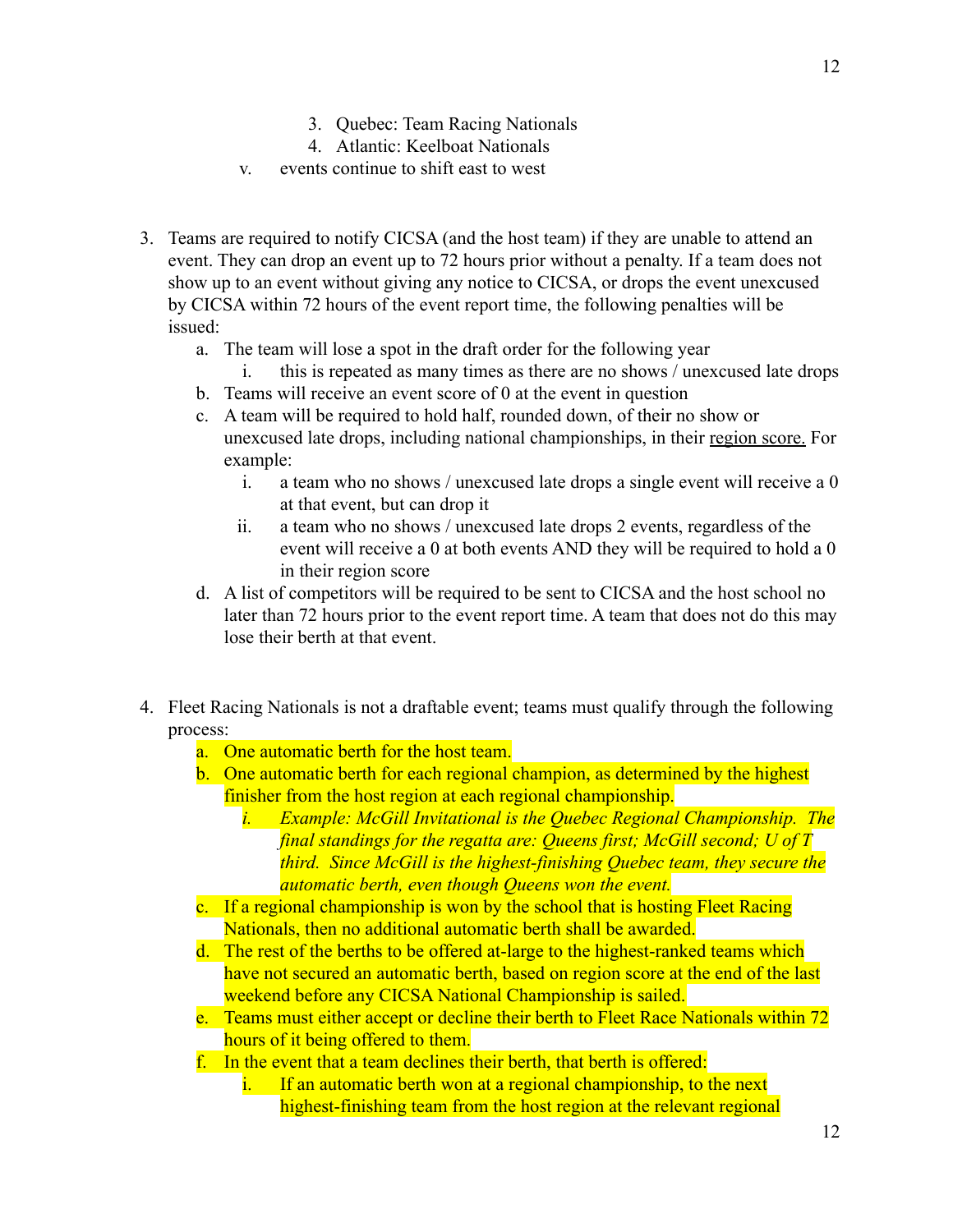championship. If no team from the region accepts the berth, then it becomes an at-large berth.

- ii. If an at-large berth, to the next highest-ranked team, regardless of region, based on region score.
- 5. Event points are the points up for grabs at each individual event.
	- a. The points that each team earns at an event can be calculated using the following formula where:
		- i. N is the number of teams present at that event,
		- ii. W is the weight assigned to that event,
		- iii. and P is the place that team came in that event.
	- b. Event points =  $W^*((N+1)-P)/(N+1)$ 
		- i. if a team no shows or unexcused late drops an event they are still counted in the number of teams present at that event
		- ii. if a team joins an event at any point, including within 72 hours, they are added to the number of teams present at that event
	- c. Event weights (W) are:
		- i. 15 for Fleet Racing Nationals
		- ii. 13 for all other National Championships
		- iii. 10 for all other A Tier Events
		- iv. 8 for B Tier events
	- d. it is important to note that the more teams at an event, the more points that event is worth
- 6. Example of the scoring system
	- a. Team ABC is in the West region which has 2 regional events that season. ABC attends both events in the West region, and 1 other regional event in another region. They then attend Fleet Racing Nationals. The results are as followers
		- 1. Event 1: A tier, 9 teams present, ABC came 1st.
			- a. Using formula above:  $10^*((9+1)-1)/(9+1) = 9$ pts
		- 2. Event 2: B tier, 7 teams present, ABC came 2nd
			- a.  $8*((7+1)-2)/(7+1) = 6pts$
		- 3. Event 3: A tier, 12 teams present, ABC came 3rd.
			- a.  $10^*((12+1)-3)/(12+1) = 7.69$ pts
		- 4. Fleet Racing Nationals: 14 teams present, ABC came 5th a.  $15*((14+1)-5)/(14+1) = 10$
		- ii. Their region score does not include Fleet Racing Nationals and they are entitled to drop a regional event so their region score is  $(9+7.69)$ <sup>\*3</sup>/2 = 25.04pts (we need to multiply by 3/2 to compare with teams who held more events because they were in a bigger region or attended more events)
		- iii. Their season score is their region score plus their best national championship,  $25.04+10 = 35.04$ pts